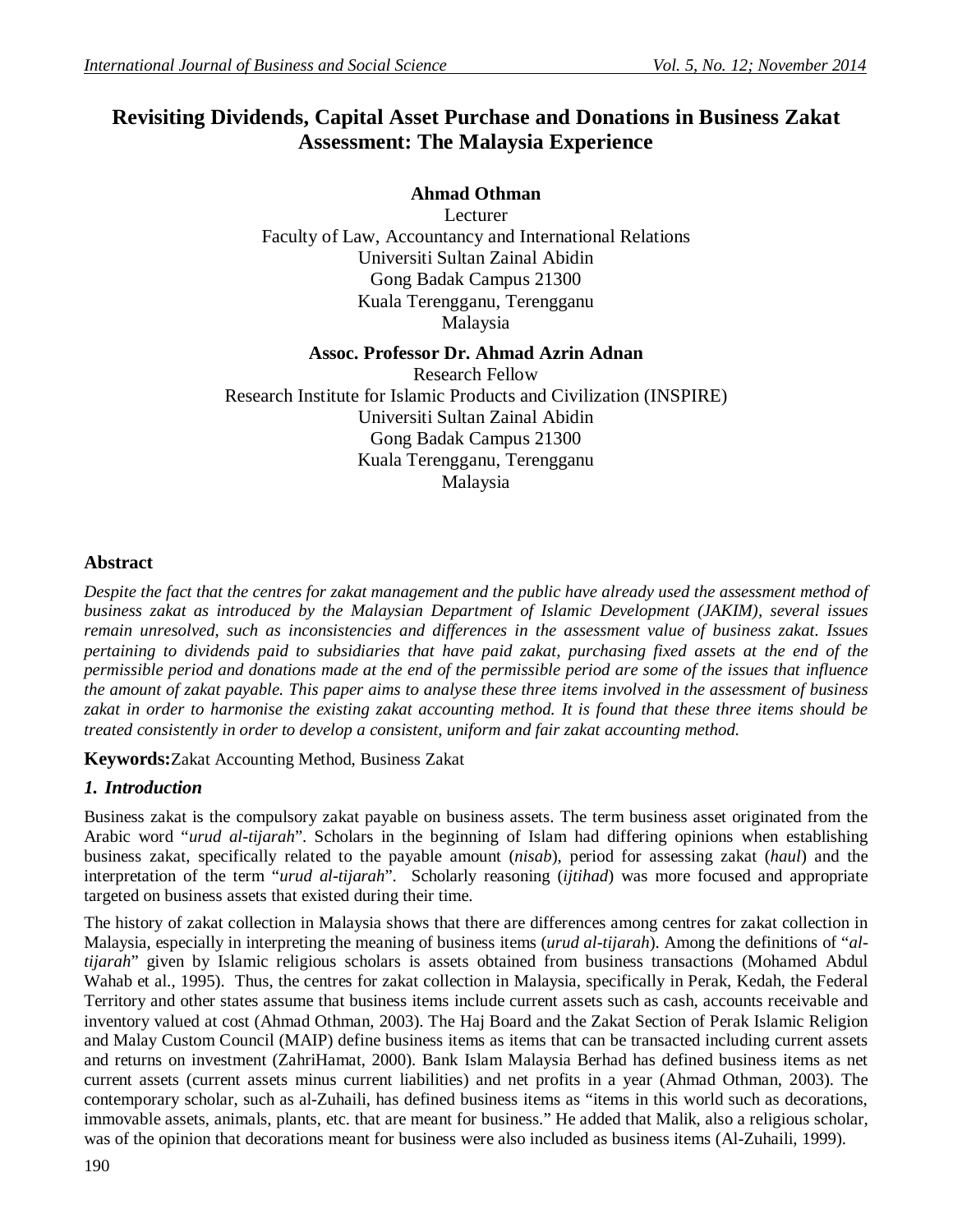In general, the difference between business items subjected to zakat and those not subjected are evaluated based on the intention of using the asset. Therefore, if the owner prepares an asset (either movable or immovable) for transaction, hence the asset is deemed as a business item and will be subjected to zakat payments. On the other hand, if an asset (either movable or immovable) becomes a place of domicile, a store for business items or a place of trade then the asset will be exempted from zakat payments. Al-Zuhaili summarized the views of the four main madhabs of the *AhliSunnahWalJamaah*, which are the religious scholars from the Hanbali, Hanafi, Maliki and Shafi'imadhabs, by specifically stating the conditions that need to be fulfilled. The Hambalimadhab has stipulated two conditions, which are (1) business items have to be owned through the owner's efforts by buying the item and (2) there should exist an intention to trade while owning the asset. The madhab has also set four conditions for the business item, whereby the item should have an adequate price, having reached a qualified period for assessment of zakat, intention to trade and the effort to trade (intentions without efforts are not enough). The Maliki madhab has stipulated five conditions, which are (1) business items should not depend on the zakat alone (for example gold and silver that depend on gold and silver zakat or cattle/buffalo that depend on livestock zakat), (2) trading items obtained through sales and purchase (not inherited or obtained as gifts), (3) the intention to trade exist when purchasing, (4) the price (value) used to purchase trading items is by a buying and selling transaction and not through inheritance or gifts and (5) to differentiate between a contemptuous trader (*muhtakir*) and a noncontemptuous trader (*mudir*). The Shafi'imadhab has stipulated six conditions, which are trading items obtained via a buying-selling transaction only and no other means, an intention to cash in on the asset when it does not meet the amount payable (*nisab*) and the value of the trading items would reach the payable amount (*nisab*) or value at the end of the assessment period (*haul*).

Although there are numerous conditions needed to fulfil the category of a trading item, hence, only three conditions have been agreed upon by all the religious scholars, which are (1) reach the payable amount (*nisab*) or value, (2) fulfilled the period needed for assessment (*haul*) and (3) the intention to trade or carry out a business. Other conditions, if there are any, are extra conditions according to the madhabs. Although the choice to follow any madhab is permitted in Islam, the madhab that is convenient and facilitates calculations, especially for collectors of zakat and business people in the current business situation, is more practical and justifiable to all parties.

### *2. Problematic Issues in Business Zakat Assessment*

The business asset concept in Islam has been scrutinized in detail by religious scholars from numerous madhabs who are experts in Islamic jurisprudence. Hence, few items brought about differences in thought pertaining to the definition of business assets. What makes it more difficult is that business assets today are reported in financial statements of companies according to regulations and conventional accounting standards based on Western philosophies. Thus, only accountants who are educated on the Western accounting system understand this method of accounting. Therefore, those staff of the centres for zakat collection with an Islamic education background would face difficulty in understanding the conventional zakat accounting system except for those who has formal knowledge in the field of accounting (Nik Mustapha Nik Hassan, 1987). Consequently, majority of business people with a Western education would find it difficult to understand the regulations on business asset ownership according to Shariah.

These religious experts on Islamic *fiqh* have generally outlined the assets that need to pay compulsory zakat and those that do not need to pay, reflecting on the current reality of business assets. Since 20 centuries ago, these religious scholars have discussed issues related to *fiqh* and zakat accounting. The present developments have occurred following the abrupt changes in the method of accumulating new wealth. Therefore, the challenge for current religious experts on Islamic *fiqh* is how to deliver their views on scrutinizing the present reality and henceforth to arrive at a religious consensus (*ijtihad*) pertaining to the issues.

The latest research has shown that there are still many important issues that need to be addressed on the question of zakat although there have been reforms specifically related to business zakat in Malaysia (Abu Al-HasanSadeq, 1994). In regards to the question on business zakat accounting, one point that has been specifically identified is the difference in zakat assessment evaluation.

Basically, zakat assessment accounting focuses specifically on tradable goods (*urud al-tijarah*) only. They are assets that can be traded. Since there are differences in valuating tradable goods according to madhabs, the eventual valuation would render differing valuation values.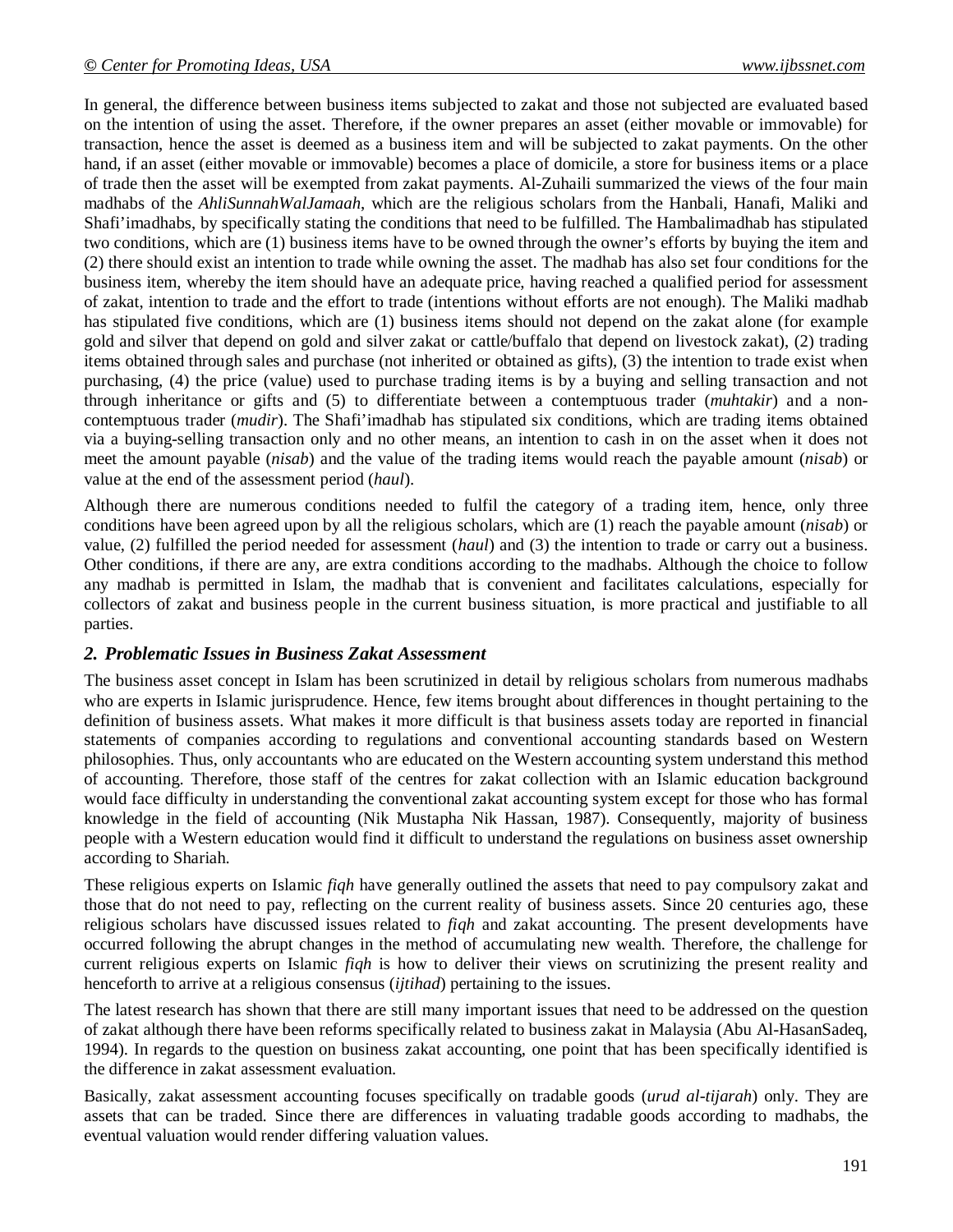These differences are treated fairly because their valuations are in accordance to difference madhabs. However, surprisingly, the differences in valuation are occurred within the same madhab and in the same category of assets in the same methods as practiced in Malaysia. Research by Ahmad and Sanep (2010) revealed that although the same method is used in evaluating the zakat of a trader, it could still produce different assessment evaluations. This situation happens in some cases involving deductions and non-deductions related to debts and business inventory. This situation has arisen due to the inconsistencies in the principals involved in calculating deductions. There are also several specific items that need re-examining such as dividends received from subsidiaries, purchasing assets at the end of the period for assessing zakat (*haul*) and donations or contributions at the end of the period for assessing zakat (*haul*). The question is how this can occur, what the effects are and what are the steps taken to overcome them. Therefore, this paper will examine and debate issues related to the assessment of business zakat, specifically related to conditions that enable zakat collection involving dividends received from subsidiaries, purchasing assets at the end of the period for assessing zakat (*haul*) and donations or contributions at the end of the period for assessing zakat (*haul*). This paper will also look into several views that may indicate a consistent and fair assessment.

# *3. Methods for Assessing Business Zakat, Issues Arising and its Effects on Assessment*

## **3.1 Zakat Accounting Methods**

Three main methods are identified to be frequently applied in calculating zakat in Malaysia (Mohamed Abdul Wahab et al., 1995). These methods are:

Zakat Accounting based on Current Assets

This method is practised by the *Baitul-Mal* in the states of Perak, Kedah, Terengganu and the Federal Territory. Among the elements in the current asset that are considered for assessment of zakat are cash (both in hand and in the bank), accounts receivable and inventory valued at cost.

Zakat Accounting Based on Currents Assets and Investment Profits

This method is practised by the *Baitul-mal* in the state of Perlis and the Board of Management and Tabung Haji (LTH). This method is almost similar to the earlier method mentioned above but has added features such as investment profits and inventory at current value.

Zakat Accounting Based on Net Working Capital and Business Profit

Bank Islam Malaysia Berhad practices this method, whereby the amount of zakat payable is calculated by totalling the value of all the current assets minus the total current liability and is added to the bank's net profit.

Hence, when implementing the actual zakat assessing mechanism, there are several differences in the technical items.

## **3.2 Zakat Calculation Methods**

There are several methods of calculating zakat that are practiced in the centres for zakat management in Malaysia based on the general method (Ahmad Othman, 2003). Zakat accounting based on current assets in divided into two, depending on considerations given to investment and current liability, while zakat accounting based on the working capital involves current liabilities and adjustments. The methods are elaborated as follows:

 $\bullet$  Current Assets + Investment

This method assesses zakat based on current assets. Although the basics of the current assets are used, hence, several adjustments to the assets have also been initiated. However, all forms of investments are considered when calculating zakat. These investments include investment in normal shares, preferred shares, bonds, notes payable, rights and warrants, investment in subsidiaries, investment in federal companies, business debts accrued from expenditure of more than one year being brought forward and other forms of investment. Among the adjustments made are deductions on the benefits or illicit interests received, bad/doubtful debts, obsolete/ impaired inventory and welfare funds. The business inventory implicated is the inventory on manufactured goods, inventory on semimanufactured goods and inventory on raw materials or supplies deducted from the current assets. All kinds of debts, including deposits of basic amenities, monetary advance and staff loans, all kinds of advance payments, debts of directors and debts of subsidiaries are liable to be assessed for zakat. Cash in the bank, either Islamic or conventional banks, is taken into account except bank interest. This method is used by centres for zakat management in the states of Johor, Kedah and Kelantan.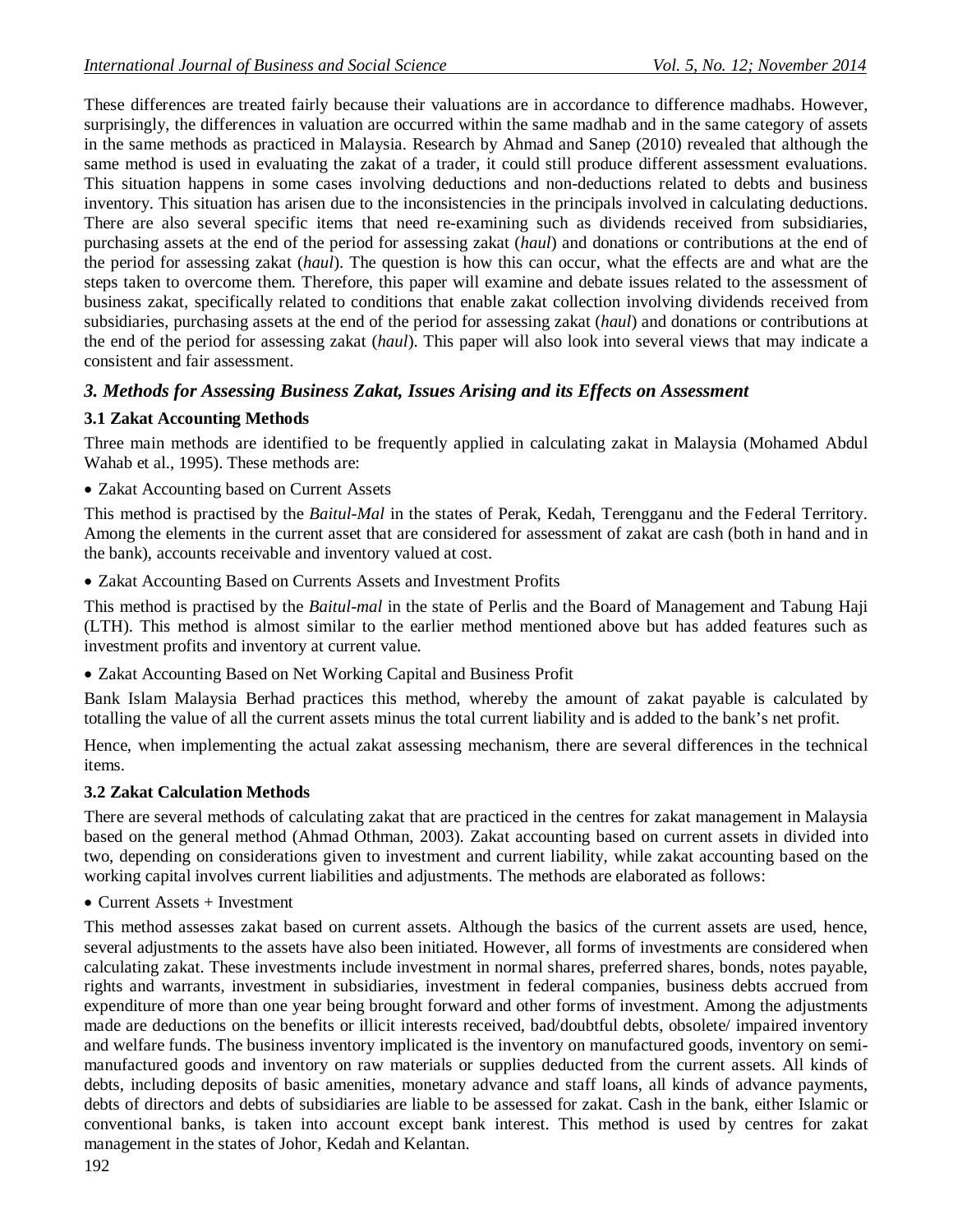• Current Asset + Investment – Current Liability

This method assesses the zakat based on current assets. It is different from the first method in that this method takes into account current assets and short-term investment and allows the deduction of certain liabilities. The kind of investments taken into consideration includes investments in ordinary and preferred shares, investments in bonds while other long-term investments are also considered. Subsequently, investment in debt notes, rights, warrants, subsidiaries and federal companies were not considered. All types of inventories including inventory on manufactured and semi-manufactured goods and inventory on raw materials or supplies are considered as assets eligible for zakat assessment.

All debts are considered here including business debtors, debt notes, staff debtors, staff loans, all types of credit, debts by directors and subsidiaries and other debtors and deposits towards amenities such as water, electricity and telephone. All types of cash savings including, cash in the bank and hand, are also subjected to zakat payments. Thus, all forms of interest and illicit monies are deducted from current assets. Among the current liabilities that would be deducted are business creditors, operations creditors, and other creditors, dues to related companies and directors and all types of short-term loans including overdrafts, Islamic and conventional modes of short-term and long-term liabilities that will mature in 12 months. Suggested taxes and dividends are not given deductions. This method is used by centres for zakat management in the states of Perak, Melaka, Negeri Sembilan and in the Federal Territory.

The Working Capital Method (Current Assets-Current Liabilities=Adjustments)

This is a new method introduced by the practitioners and academicians. Furthermore, JAKIM (2001) had suggested the Working Capital method and the Expanding Capital method in the book "Guide to Zakat in Malaysia". According to this book, the Working Capital Method (also known as the *Syariah* method) and the Expanding Capital Method (also known as the *Uruffiyah* method) are similar and yield zakat assets before similar adjustments in value. This method was initially used by a few states such as Selangor, Pahang, Terengganu and Perlis.

The method's formula is as below:

| <b>Working Capital Method</b> | <b>Expanding Capital Method</b>                                                                                                          |
|-------------------------------|------------------------------------------------------------------------------------------------------------------------------------------|
|                               | Current Assets – Current Liability + Adjustment Capital and Long-term Liability – Fixed Assets and Non-<br>Current Assets $+$ Adjustment |

Adjustments cover permitted and non-permitted items. Among the items that are affected by adjustments are dividends received from subsidiaries, assets purchased at the end of the zakat assessment period (*haul*) and donations or contributions at the end of the zakat assessment period (*haul*).

### *4. Several Accounting issues in Business Zakat Assessment and its Effects on Zakat Assessment Values*

Presently, JAKIM has introduced the Working Capital and Expanding Capital methods in efforts to create some uniformity. The question that arises in using these methods is related to the adjustment items, which are the dividends received from subsidiaries, assets purchased at the end of the zakat assessment period (*haul*) and donations or contributions at the end of zakat assessment period (*haul*). The adjustments of these three items need actual re-evaluation and justification in order not to betray the trust of zakat payers. The questions pertaining to dividends received from subsidiaries, assets purchased at the end of the zakat assessment period (*haul*) and donations or contributions at the end of the zakat assessment period (*haul*) and the effects are elaborated as follows:

• Dividends Received from Subsidiaries

In current accounting practices, the accounting period for subsidiaries is similar to the parent company. The business zakat assessment method suggested by JAKIM does not recognize dividends received from subsidiaries and the deductions given when calculating business zakat. The reason being that dividends received from subsidiaries have paid zakat, hence, it is improper to pay zakat twice on the same asset, hence the parent company does not have to pay zakat to the subsidiaries. However, this condition cannot be accepted for the following reasons.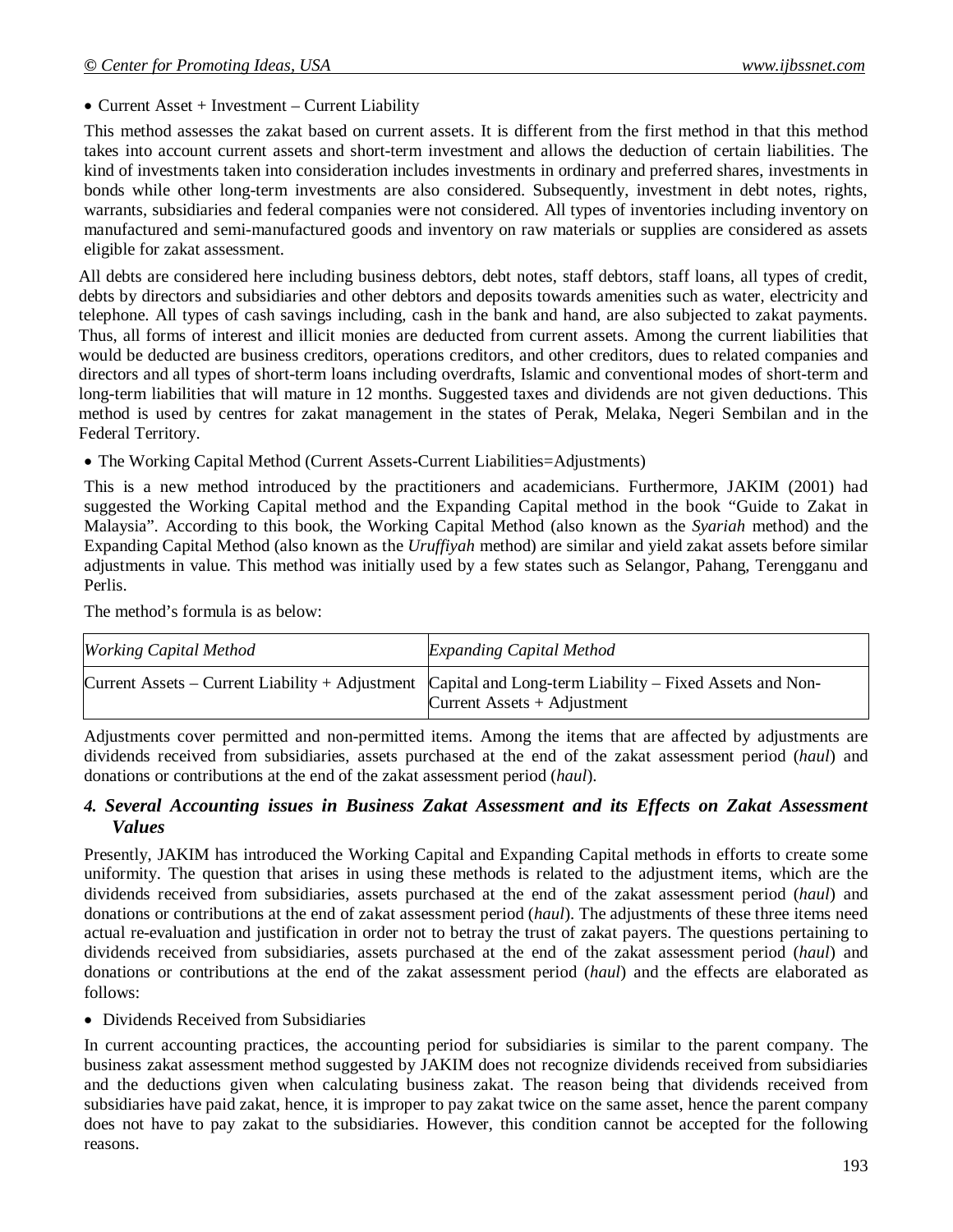Dividends received by a parent company in the current year are related to dividends declared for the previous financial year. This is because dividends received from subsidiaries are not related to the accounting period of the parent company. Therefore, by rejecting the dividends received from subsidiaries will release a particular quantum of assets from zakat and reduce the assets that are liable for zakat payments of the parent company. Subsequently, this will reduce the zakat paid by the parent company. Thus, the reason of putting aside dividends received by the parent company in order to evade double zakat payments is illogical and cannot be accepted. Hence, if the subsidiaries' non-receivable dividends are recorded in the parent companies non-receivable accounts for the same accounting period, then appropriately the amount of non-received dividends should be deducted when calculating the parent company's zakat.

Purchasing assets at the end of the zakat assessment period (*haul*)

In the current business practice, assets are purchased according to needs and strategies. The business zakat assessment method suggested by JAKIM does not recognise capital assets purchased during the last quarter of the year and does not allow deductions when calculating business *zakat*. However, the intentions of the businessperson investing in assets at the end of the accounting period should not be questioned, while making huge investments primarily to avoid paying zakat is not a wise decision. The researchers wish to adduce a few reasons that the zakat assessors should consider before the adjustment is permitted. Firstly, if the businessperson makes an investment on assets at the last quarter of the year purposely to avoid zakat, hence the costs incurred would be more than that compared to the 2.5% business zakat rate on the assets in question. For example, legal costs, evaluation costs and most prominently are costs of depreciation, deteriorating value and devaluation. Obviously, it is unwise for a businessperson to invest in assets at the end of the period just for the sake of evading zakat payments. The second reason is that capitals asset purchased during that period are assets that have been cleared from zakat payments (assets that have been assessed for zakat the previous year) or that have not fulfilled the required period (current profits). Hence, both these reasons justify the need for the above condition to be disregarded when calculating business zakat. The actual intention of businesspersons purchasing assets at the end of the business period should not be questioned. This situation would reflect the lack of confidence in the zakat administrators towards the zakat payer's sincerity.

Donations or contributions at the end of zakat assessment period (*haul*)

The business zakat assessment method suggested by JAKIM does not recognise donations and contributions made in the last quarter of the year and the deductions permitted in calculating business zakat. The reason for reclassifying is to absolve it from zakat payments and considered zakat have higher priority than donations and contributions. This condition presupposes that the zakat assessor questions the intention of the businessperson who donates at the end of the accounting period. The researcher wishes to adduce several relevant reasons that the zakat assessor needs to consider before the adjustment is permitted. Firstly, the donations made during the stipulated period are from the assets that have already been paid the zakat the previous year or have not reached the period of maturity (current profits), hence it is not proper to deny the donation. Denying the donation because it has not paid the zakat is illogical because the asset has been absolved of zakat the previous year or the new asset has been obtained within the current period (before reaching the *haul*). Secondly, this adjustment would further complicate calculation of the zakat and the reasons are too trivial. The researcher has again reiterated the businessperson's intentions in donating assets at the end of the period permissible (*haul*) should not be questioned. This situation would reflect the zakat administrator's lack of confidence on the sincerity of zakat payers.

## *5. Suggestions on the Evaluation of Dividends Received, Purchasing Capital Assets and Donations in Business Zakat Accounting*

Dividends received, purchasing capital assets at the end of *haul* and donating at the end of *haul* appears to be issues that have a great impact on collection of business zakat and the morale of the centres for zakat management. From one perspective, the business zakat assessment method by JAKIM would produce higher zakat collections by applying the adjustments as stated above but from another perspective, these adjustments would have a negative impact on the zakat collection method itself and the zakat collection authority. Differences in zakat assessment values can cause suspicions among businesspersons, which subsequently has an effect on the businesspersons and they would eventually be reluctant to pay zakat in the future.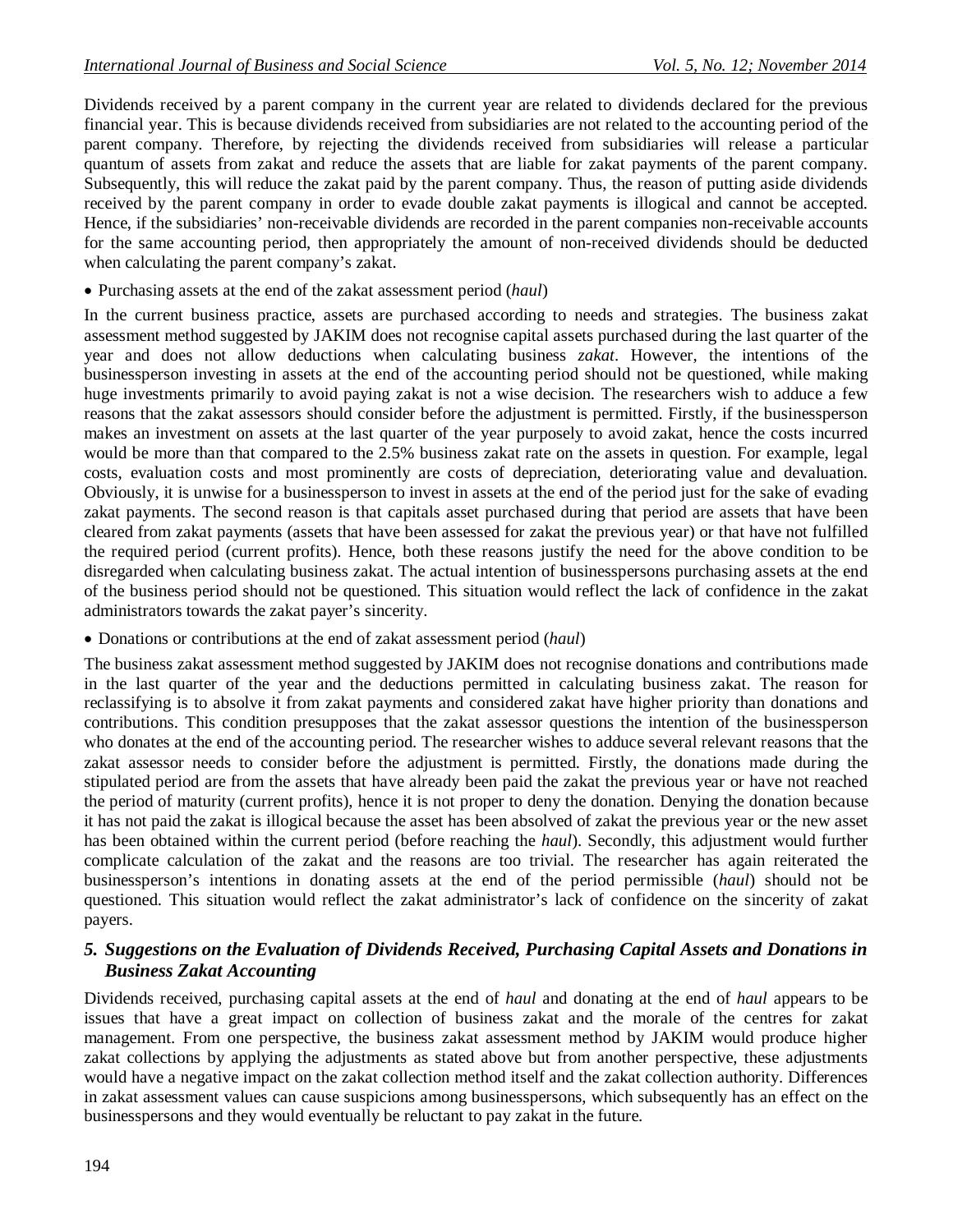Therefore, zakat assessment on dividends received by the parent company, purchasing capital assets at the end of *haul* and donating at the end of *haul* needs to be reconsidered so that businesspersons are fairly treated when having the business zakat assessed. However, what's more important is that the zakat assessment method needs to use consistent principles when assessing zakat.

The classical religious scholars have also identified the factors that determine the eligibility of assets or wealth that can be assessed for zakat (al-Qardawi, 1996). Among the principles introduced by them pertaining to this matter was growth (*al-Nama'*). The meaning of this principle on expansion or growth refers to the returns to the owner in the form of profits and good fortune or advantages accrued from owning the assets. This expansion characteristic is based on the sources of the al-Qur'an and al-Hadith regarding property that is deemed compulsory to pay zakat (Al-Qardawi, 1996). This principle is frequently used in economics and has become a validated reason in the zakat system. By using this principle, the scope of item envisaged for zakat assessment could be expanded to cover other assets that have expanded naturally or through self-effort (MujainiTarimin, 1996). The religious scholars have laid down a condition whereby an asset may need to pay zakat if the asset has actually expanded or has the potential to expand. Accordingly, an asset that has not expanded or does not have the potential to expand, such as bad debts, impaired or outdated inventory and fixed assets, will not be assessed for zakat.

Therefore, assets whose dividends have been received from the parent company still possess the characteristics to expand and it is appropriate to be considered for business zakat assessment. Based on the above argument, all three items related to the above stated adjustment needs to be reconsidered in order to adduce a business zakat assessment that is uniform and fair to all zakat payers.

### *6.Conclusion*

This paper has emphasized that the business zakat assessment needs to be revised based on the view that the current practice relies on inconsistent principles. Dividends received from subsidiaries, purchasing capital assets at the end of *haul* and donating at the end of *haul* have caused some assets to be exempted from zakat. Meanwhile, there are assets that have been assessed for zakat based on inappropriate reasons. This inconsistency has had an implication on the zakat assessment values and the integrity of the centres for zakat management. A reevaluation needs to be carried out specifically on these three items that have been discussed earlier on the assessment method and zakat accounting in order to develop a consistent assessment value.

### *Acknowledgement*

This research was supported by a research grant from Universiti Sultan ZainalAbidin (UniSZA).